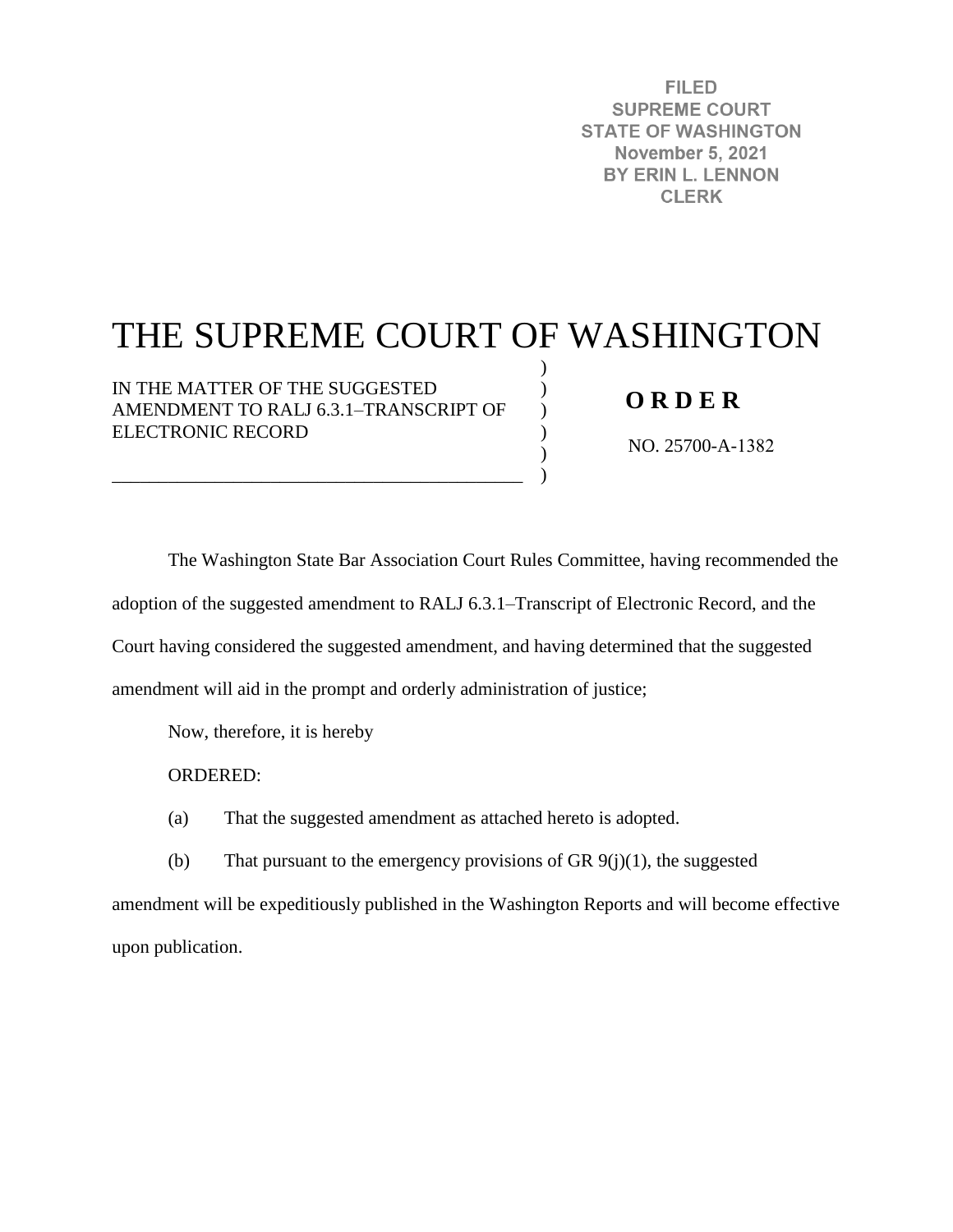### Page 2 **ORDER** IN THE MATTER OF THE SUGGESTED AMENDMENT TO RALJ 6.3.1-TRANSCRIPT OF ELECTRONIC RECORD

DATED at Olympia, Washington this 5th day of November, 2021.

ห2ส์ lea González, C.

Johnson, J.

Madsen, J.

Viven Ower

Stephens, J.

Gordon McCloud, J.

Yu

Montova-Lewis

Whitener, J.